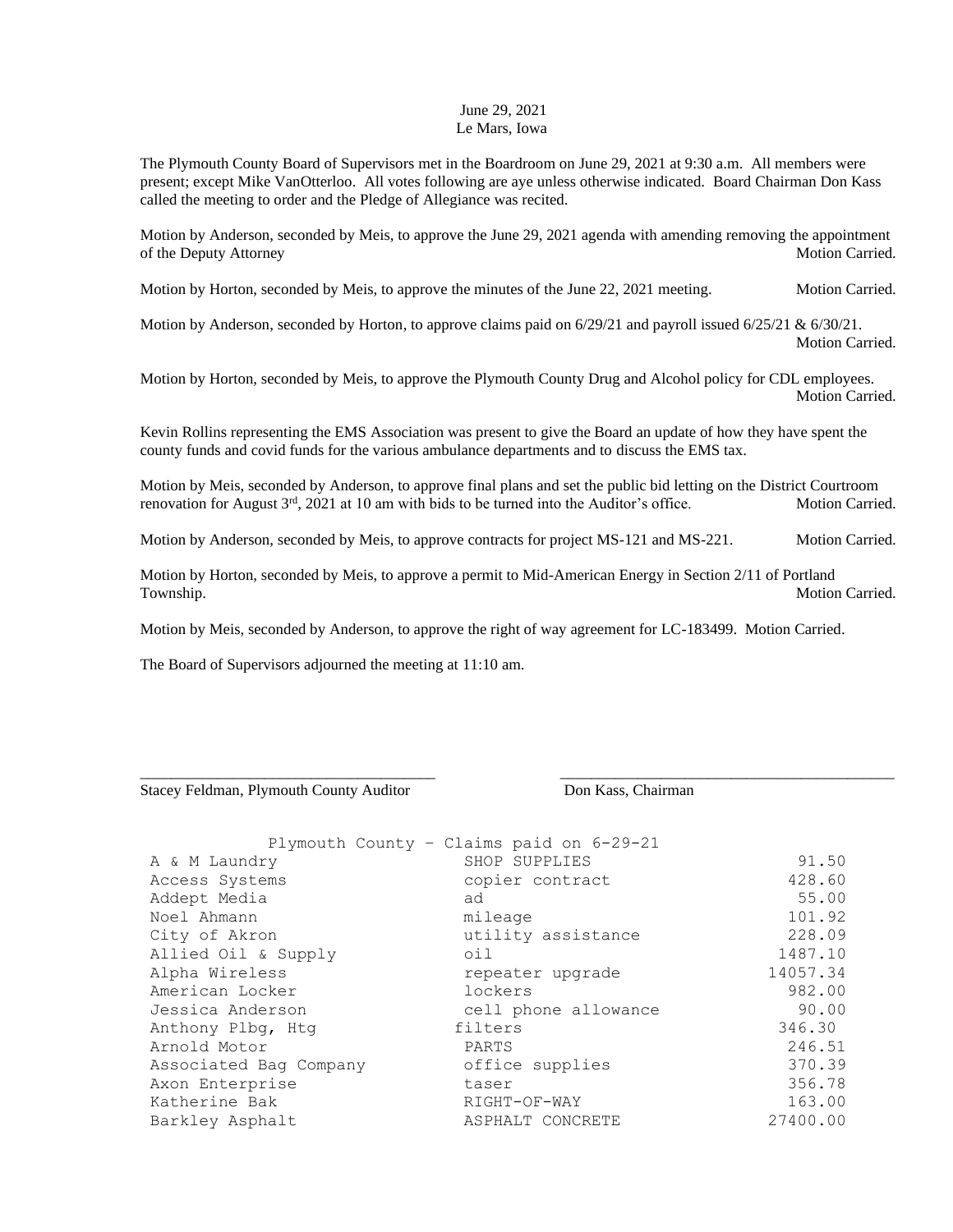| Nick Beeck                  | RBWA restroom parts       | 55.00    |
|-----------------------------|---------------------------|----------|
| Cole Beitelspacher          | part                      | 38.39    |
| Bentson Pest Control        | pest control              | 100.00   |
| Blankenship Meier Painting  | door parts                | 105.00   |
| Bob Barker Co               | jail supplies             | 956.98   |
| Bohle Construction          | GRANULAR                  | 9680.50  |
| Bomgaars                    | supplies                  | 1844.73  |
| Jason Bring                 | spring conference         | 846.28   |
| City of Brunsville          | UTILITIES                 | 52.20    |
| Budden Plumbing, Heating    | ac for office             | 9223.65  |
| Burke Engineering Sales     | ceiling grid, tile, labor | 4500.00  |
| Jim Bybee Law Office        | attorney fees             | 623.70   |
| Brandon Cabney              | cell phone allowance      | 90.00    |
| Cardis Fencing & Iron       | privacy fence             | 3899.00  |
| Carroll Construction Supply | PARTS                     | 200.00   |
| Casey's Business            | fuel                      | 4337.20  |
| CDW Government              | battery backup unit       | 3086.04  |
| Central Valley Ag           | Herbicide                 | 230.22   |
| Chapman Overhead Door       | <b>BUILDINGS</b>          | 215.00   |
| Charm-Tex                   | kitchen supplies          | 1120.70  |
| Clerk of the Circuit Court  | certified copy            | 14.00    |
| Cummins Sales and Service   | inspection                | 1811.30  |
| <b>CWD</b>                  | kitchen supplies          | 2493.05  |
| Conner Delfs                | cell phone allowance      | 90.00    |
| Dell EMC                    | laptop computer           | 9829.40  |
| Dell Marketing              | computer                  | 3099.98  |
| Victoria DeVos              | misc. reimbursements      | 1196.37  |
| Diesel Specialties          | OUTSIDE SERVICE           | 4363.74  |
| Scott Dorhout               | cell phone allowance      | 90.00    |
| Eakes Inc                   | supplies                  | 1317.29  |
| Dawn Fifita                 | cell phone allowance      | 90.00    |
| Floyd Valley Healthcare     | medical services          | 4564.83  |
| Frank Dunn Co.              | ASPHALT CONCRETE          | 672.00   |
| Michael & Janette Frerichs  | RIGHT-OF-WAY              | 425.00   |
| Frontier                    | phone services            | 1324.45  |
| G & R Controls              | parts                     | 6353.40  |
| Jolynn Goodchild            | postage                   | 318.00   |
| Gordon Flesch Company       | canon IR advance          | 3817.00  |
| Graham Tire                 | tires                     | 1168.88  |
| Groves Emergency Lighting   | vehicle parts             | 2809.37  |
| H & H Dirt Work             | PIPE CULVERTS             | 23785.40 |
| Hardware Hank               | supplies                  | 36.43    |
| Kirk Hatting                | cell phone allowance      | 90.00    |
| Brian Heidesch              | cell phone allowance      | 90.00    |
| Pat Heissel                 | cell phone allowance      | 90.00    |
| Heith Husk                  | well reconstruction       | 1000.00  |
| High Point Networks         | Mitel license             | 2084.00  |
| Jill Holzman                | cell phone allowance      | 90.00    |
| HomeTown Mobility           | door parts                | 180.00   |
| Horizon Distribution        | wash card                 | 50.00    |
| Nathan Hoss                 | cell phone allowance      | 90.00    |
| HyVee                       | SAFETY meeting            | 367.37   |
| Impact Power Technologies   | radio equipment           | 803.68   |
| Indoff                      | office supplies           | 1984.26  |
| Insight Direct              | micro 365 license renewal | 4739.14  |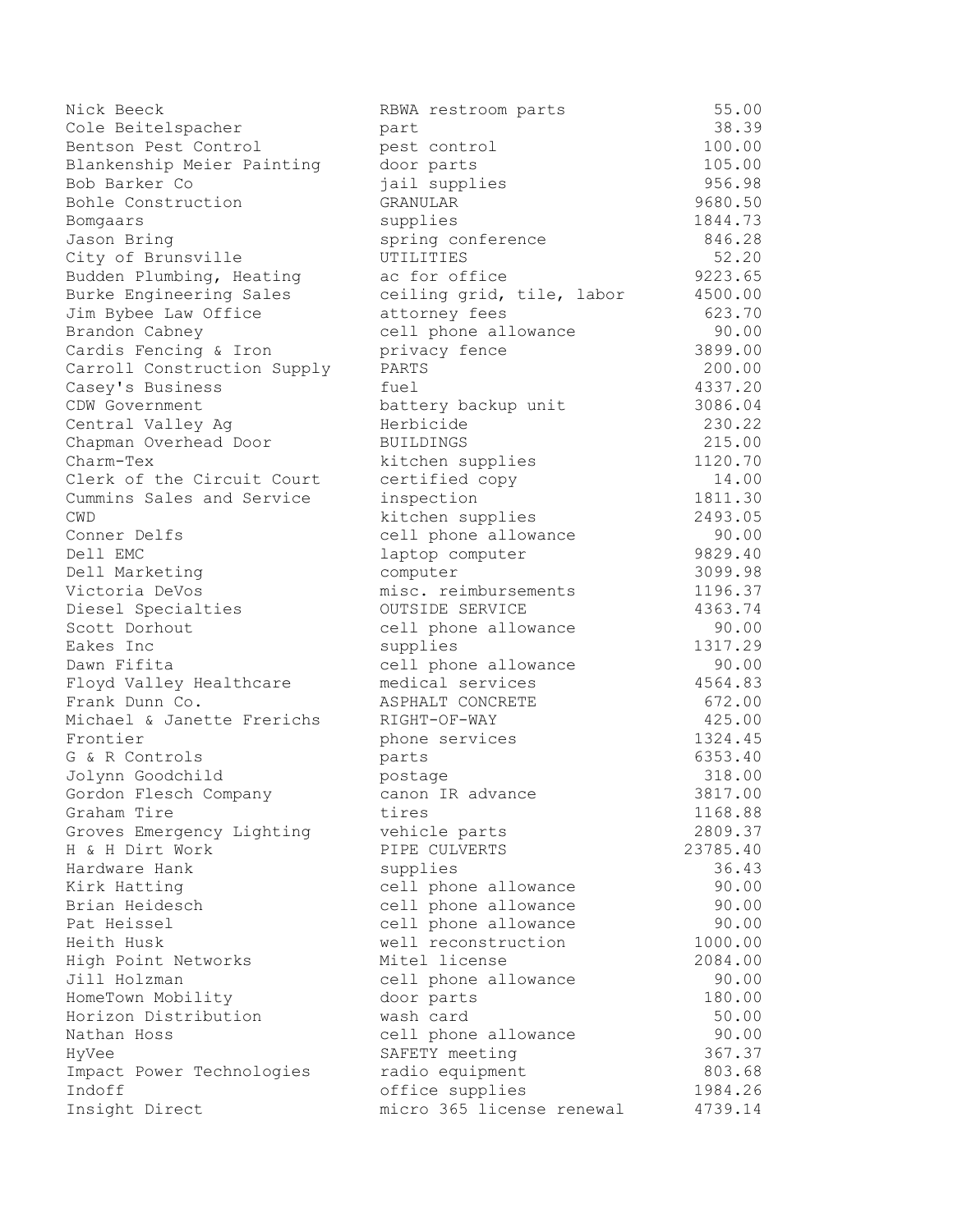| Interstate Battery System     | <b>BATTERIES</b>         | 247.90   |
|-------------------------------|--------------------------|----------|
| Iowa County Attorney's Assoc. | spring conference        | 700.00   |
| Iowa Prison Industries        | chair, supplies          | 945.56   |
| Jack's Uniforms               | uniform                  | 69.95    |
| Jami L. Johnson               | deposition               | 258.00   |
| Jensen Motors                 | Dodge charger            | 27033.00 |
| Jim Jones                     | office supplies          | 33.94    |
| Tamara Jorgensen              | cell phone allowance     | 90.00    |
| Kappler Mechanical Services   | plumbing/shower parts    | 779.18   |
| Kellen Excavation             | debris removal/boat ramp | 200.00   |
| KEMPS                         | kitchen supplies         | 323.50   |
| Kenny Family Limited Part.    | RIGHT-OF-WAY             | 475.00   |
| Kiesler Police Supply         | ammo                     | 5210.09  |
| Knife River                   | ASPHALT CONCRETE         | 1835.24  |
| James Koontz                  | RIGHT-OF-WAY             | 550.00   |
| Robert and Shelia Kounkel     | RIGHT-OF-WAY             | 860.00   |
| Ronald Krier                  | well closing             | 500.00   |
| Jeanene Kuiper                | RIGHT-OF-WAY             | 421.00   |
| Kunkel Cleaning               | cleaning services        | 1720.00  |
| Landus Cooperative            | MATERIALS                | 6282.00  |
| City of Le Mars               | utilities                | 36.07    |
| LeMars Agri Center            | road treatment           | 12835.00 |
| L.G. Everist Inc.             | GRANULAR                 | 299.32   |
| Mail Services                 | my renewal notices       | 977.24   |
| Marcus Lumber Company         | siding materials         | 15133.00 |
| MCI                           | long distance            | 6.57     |
| Menards                       | shower parts/exhaust fan | 2527.91  |
| MidAmerican Energy            | utilities                | 719.93   |
| Monona Co Clerk of Court      | judgements copies        | 30.00    |
| Mr Muffler                    | trailer tires            | 363.49   |
| Kevin Netley, Andrew Netley   | RIGHT-OF-WAY             | 550.00   |
| Northern Lights Foodservice   | kitchen supplies         | 537.12   |
| Northwest Dist Assessor Assoc | membership dues          | 370.00   |
| O.C. Sanitation               | restroom rent            | 10.71    |
| Shawn Olson                   | misc. reimbursements     | 5224.06  |
| One Office Solutions          | supplies, furniture      | 2131.63  |
| Kyle Petersen                 | cell phone allowance     | 90.00    |
| Jason Philips & Reid Philips  | RIGHT-OF-WAY             | 486.00   |
| Pitchfork Ag                  | CHAINS & CABLES          | 133.31   |
| Plymouth County Employees     | health insurance reimb.  | 5204.03  |
| Plymouth County EMS           | pass thru grant          | 5878.72  |
| Ply Co Sheriff                | transport                | 2.50     |
| Ply Co Treasurer              | flex benefit reimb       | 1454.98  |
| Precision Concrete Cutting    | concrete repairs         | 3574.00  |
| Premier Communications        | phone                    | 95.50    |
| Premier Portable Buildings    | RBWA storage shed        | 3415.00  |
| Primebank                     | water spray truck        | 42.00    |
| Darin Raymond                 | office chairs            | 2979.43  |
| Northwest REC                 | power radio              | 246.95   |
| Red's Printing                | printing                 | 6627.05  |
| Jill Renken                   | postage                  | 115.95   |
| Thomas Rohe                   | SUPPLIES                 | 41.70    |
| Roto-Rooter                   | RBWA pumping             | 865.00   |
| Thomas Ruhland                | RIGHT-OF-WAY             | 719.00   |
| Scheier Pumping               | GRANULAR                 | 30290.70 |
|                               |                          |          |